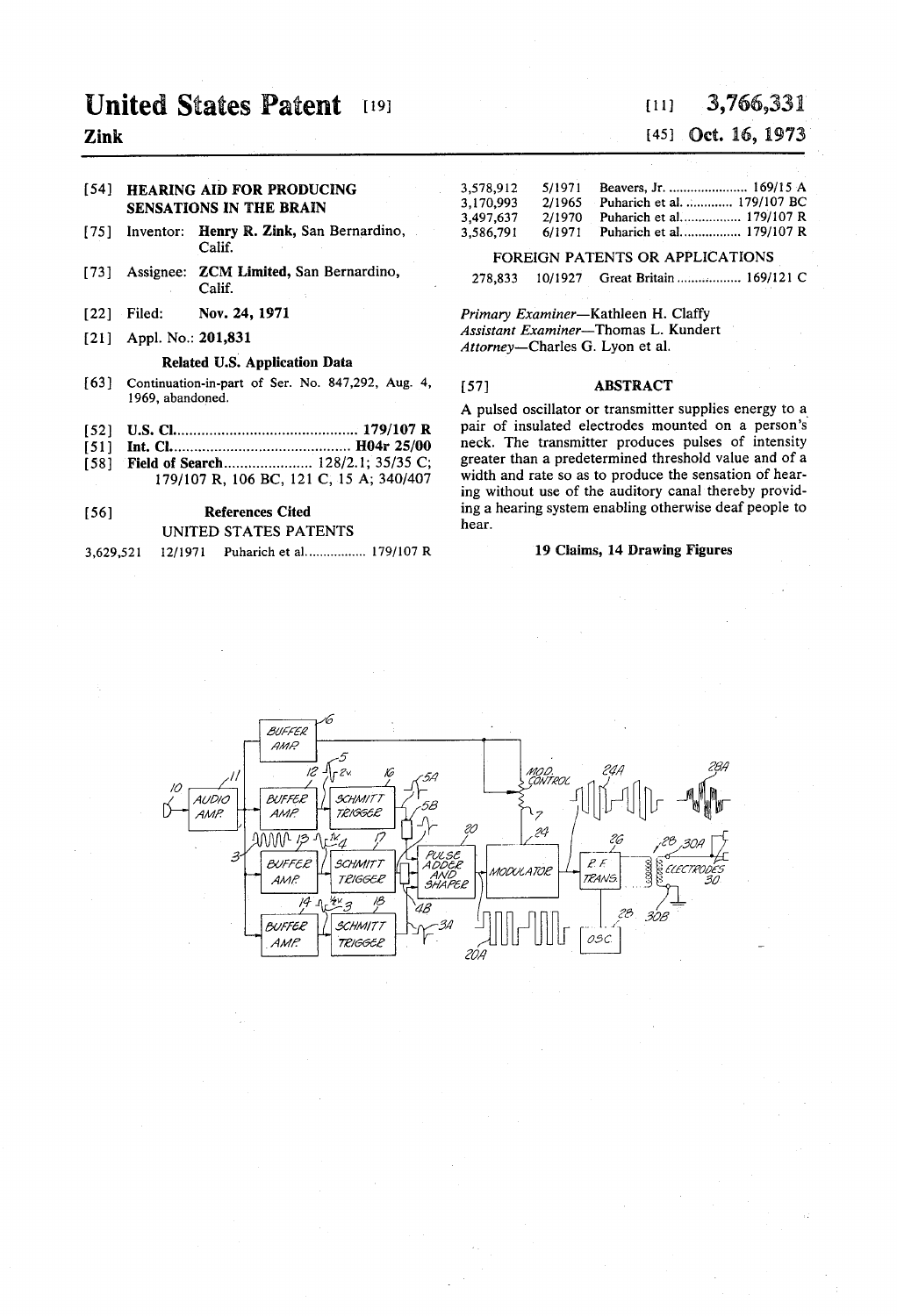# PATENTED OCT 16 1973

**SHEET 1 OF 2** 

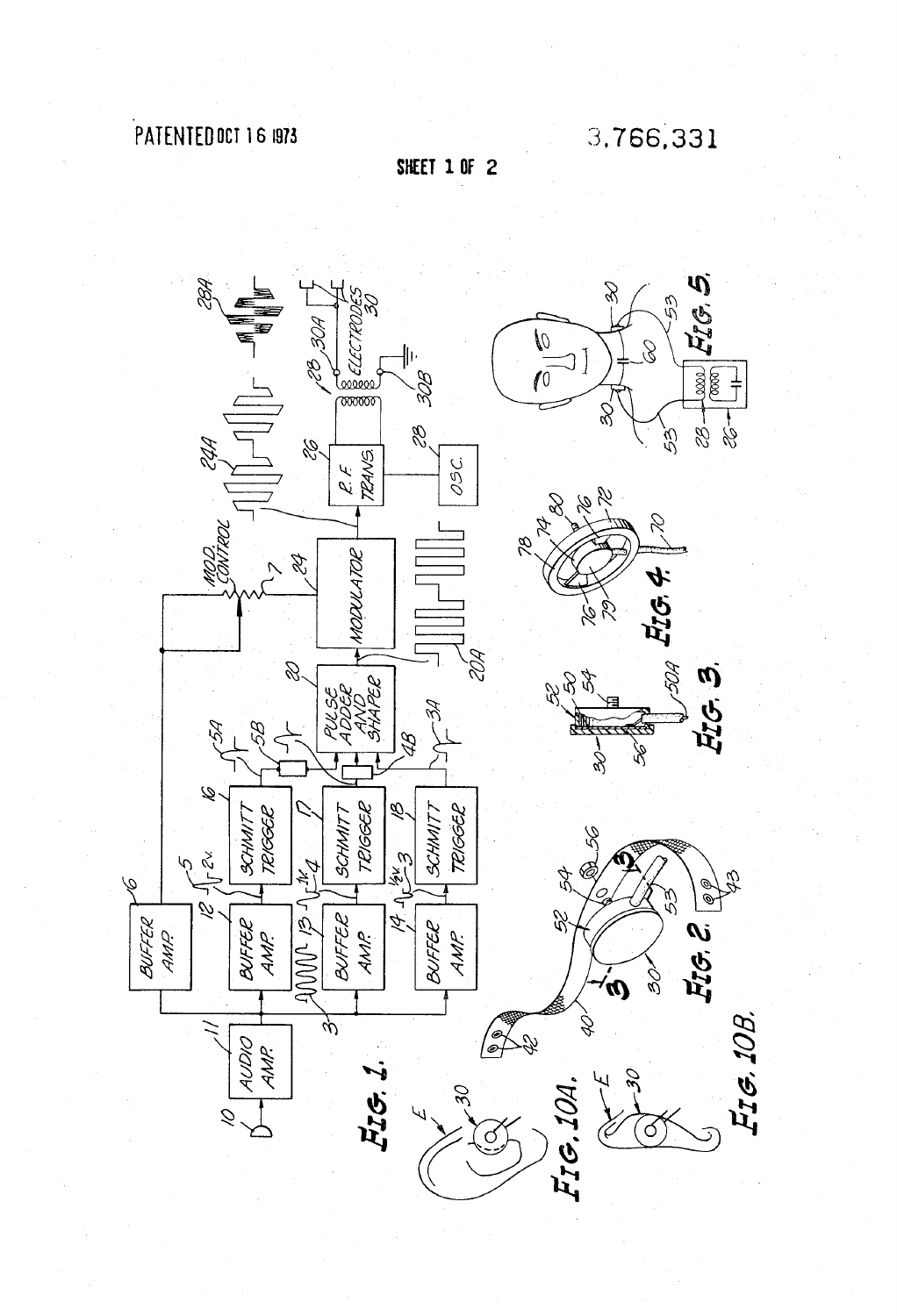PATENTED OCT 16 1973

SHEET 2 OF 2

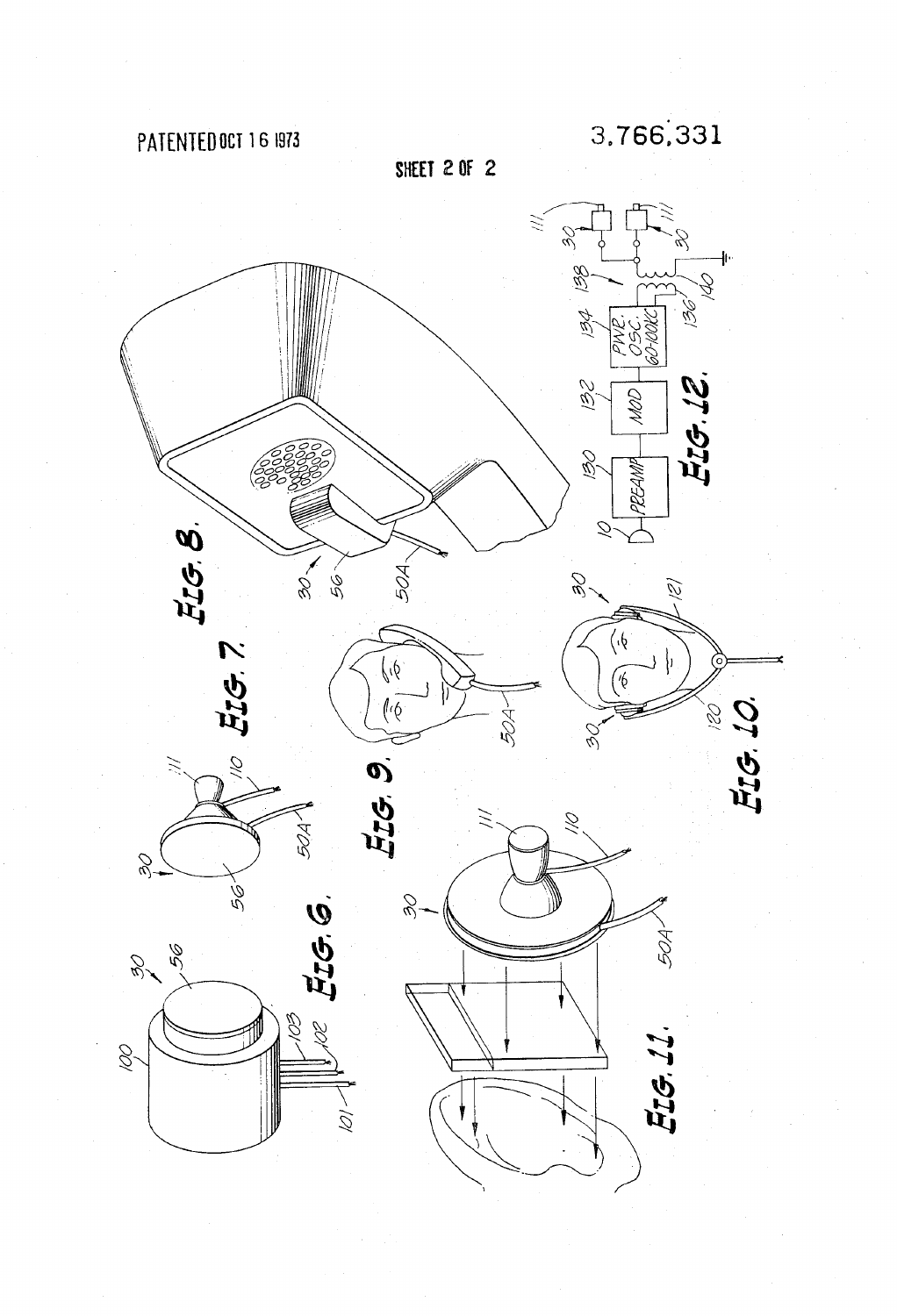5

### HEARING AID FOR PRODUCING SENSATIONS IN THE BRAIN

The present application is a continuation-in-part of my pending U.S. patent application, Ser. No. 847,292, filed Aug. 4, 1969 and now abandoned.

The present invention relates to means and techniques useful in conveying information and is particularly useful in hearing systems for otherwise deaf persons.

The present invention is described in specific relation 10 to systems enabling deaf persons to have communi cated to them information initially in sound or audible form with such information being transformed into unique pulses that key a transmitter which develops a carrier above the audio frequency range, such carrier  $^{15}$  pulsed transmitter. thus modulated being applied via insulated electrodes<br>to excite a deaf person's cochlea such that the person has the sensation of "hearing" that information initially in sound or audible form.

For these purposes, information in audible form is 20 converted into a special form which is transmitted to appropriate areas of the brain. More specifically, such information is converted into essentially trigger pulses of use of the person's auditory track, thereby in effect bypassing such auditory track. These trigger pulses are required to be of a predetermined threshold intensity below which intensity that part of the brain, considered which are transmitted to the brain without the necessity  $25$ 

the cochlea, is not excited.<br>It is considered that once a pulse exceeds a predetermined intensity, its pulse width and its rate of occurrence may be used to create the sensations of fre quency or tone and loudness.

It is considered that the cochlea is the electronic gen- $35$ erator of the auditory system and that with normal hearing all signals reaching the cochlea are mechanical sound signals, and that not until the cells attached to the tectorial membrane are caused to oscillate does the As alluded to previously, the auditory nerve system inconversion from mechanical to electronic take place. 40 sound energy impinging on microphone 10. Such out-<br>As alluded to previously, the auditory nerve system in-<br>buts are further amplified in each of three buffer amplicluding the auditory transmission platform are excited in a novel way such that it functions to produce the de sired electrical output without the necessity for the presence of the person's auditory track. 45

It is therefore an object of the present invention to provide means and techniques incorporating these fea

tures.<br>A specific object of the present invention is to pro-A specific object of the present invention is to provide a system of this character which enables normally 50 deaf persons to hear.

Another object of the present invention is to provide operation of the person's auditory track.

Another specific object of the present invention is to <sup>55</sup> provide a system wherein information is conveyed to

The features of the present invention which are believed to be novel are set forth with particularity in the appended claims. This invention itself, both as to its or ganization and manner of operation, together with fur ther objects and advantages thereof, may be best understood by reference to the following description derstood by reference to the rollowing description<br>taken in connection with the accompanying drawings <sub>65</sub> in which:

FIG. 1 illustrates a circuit diagram of apparatus em bodying features of the present invention for practicing novel concepts and achieving new results also in accor dance with features of the present invention.

FIGS. 2 and 3 illustrate one form of electrode ar rangement used in the system shown in FIG. 1, FIG. 2 showing one of the two bands each mounting an elec trode and FIG.3 being a section as indicated by the line 3-3 in FIG. 2.

FIG. 4 is a perspective view of one of two electrodes useful when the system illustrated in FIG. 1 operates at

FIG. 5 illustrates the manner in which the electrodes of either FIGS. 2-3 or FIG. 4 may be mounted around the equivalent capacitor and its association with the

FIGS. 6, 7 and 8 illustrate modified insulated elec trode systems embodying features of the present inven tion which may be used in conjunction with the circuit shown in FIG. 1 or in conjunction with the circuit shown in FIG. 12.

FIG. 9 illustrates the manner in which the electrode in FIG. 8 is used.

FIG. 10 illustrates the manner in which the elec trodes may be maintained pressed with the person's ear folded and maintained folded by the forces exerted by the electrode holders.

FIG. 10A illustrates use of the device in connection with sealing of a person's ear E.

30 with folding of the person's ear E. FIG. 10B illustrates use of the device in connection

FIG. 11 illustrates a coupling system which may be used in conjunction with any one of the electrode sys tems described herein.

FIG. 12 is a block diagram of an amplitude modula tion system also embodying features of the present in vention.

In FIG. 1, the apparatus includes a conventional mi crophone 10 and audio amplifier 11 for producing elec trical currents or voltage outputs representative of the sound energy impinging on microphone 10. Such out fier stages 12, 13 and 14 having their corresponding outputs applied to the input circuit of trigger or pulse generators 16, 17 and 18 respectively. These genera tors may each be of the Schmitt type. Wave forms are also illustrated in FIG. 1; and for purposes of simplicity in explanation, the output 3 of the audio amplifier 11 is a sine wave having a frequency of  $1,000$  cycles per second. The output of amplifiers 12, 13 and 14 are also sine waves which may have the same intensity. How ever, the Schmitt triggers 16, 17, 18 are adjusted to be come operative to develop a trigger only after the sine wave exceeds a predetermined threshold value. Thus 60 wave exceeds the illustrated one volt wave 4, Schmitt when the intensity exceeds, for example, 1/2 volt as represented by sine wave 3, the Schmitt trigger circuit 18 develops a pulse for each cycle of such wave 3. The corresponding output of Schmitt trigger circuit 18 ap pears at 3A. Likewise, when the intensity of the sine trigger circuit 17 is fired to develop trigger output pulse 4A. Similarly, when the intensity reaches or exceeds 2 volts as indicated by sine wave 5, an output pulse per each sine wave cycle above 2 volts appears as indicated by pulse 5A. The pulses 3A, 4A, 5A are typical Schmitt Pulses 4A and 5A are subjected to delay networks 4B and 5B respectively such that the undelayed pulses 3A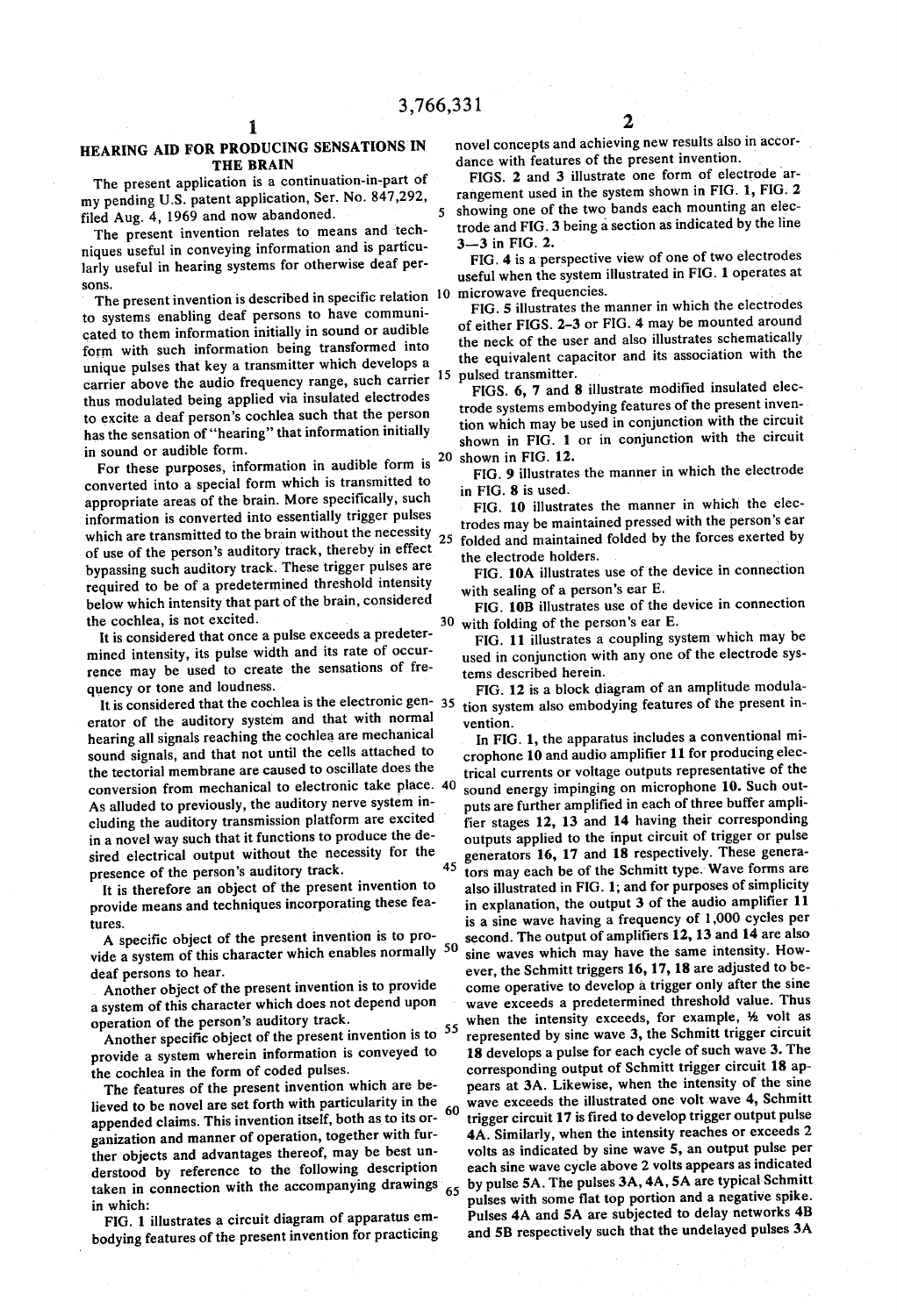and pulses 4A and 5A, delayed in different time amounts, appear at the intput of pulse adder and shaper 20 as a train of waves.

The output of each of the multiplicity of trigger gen erators 16, 17, 19 is thus applied to a common pulse 5 adder and shaper stage 20 where such outputs are com bined and appear as a train pf pulses 24A prior to appli cation to a modulator stage 24 which serves to key or modulate the output of the radio frequency transmitter stage 26 which incorporates an oscillator stage 28. This 10 train of pulses 24A is preferably amplitude modulated cation as a keying or modulating signal, and this is accomplished by applying the sine wave 3 to buffer ampli tude 6 whose amplified output is applied through an 5 amplitude modulation control in the form of an attenu ating resistance network 7 to modulator 24 such that the keying signal then appears as an amplitude modu lated keying signal 24A at the output of modulator 24. A keyed or pulsed radio frequency output appears 20 sufficient to "fire" nerve cells and (2) the pulse so apacross the primary winding of the coupling transformer 28 having one terminal of its secondary winding grounded and its other terminal connected to a pair of probes or electrodes 30, 30 which may be of the char acter described in FIGS. 2, 3 or FIG. 4 and applied to  $25$ a person's neck as indicated in FIG. 5. The signal applied to such electrodes is in the form shown in exaggerated form at 28A which has generally the same en velope as the signal 24A with, however, the high fre quency components or carrier within such envelope.

In FIG. 2 one of the two neck straps is in the form of a flexible band or strap 40 having conventional metal strap fasteners 42, 43 on each end thereof for fastening cooperation with another like band (not shown). Each of such bands  $40, 40$  has secured to its central portion,  $35$ an electrode or probe 30 constructed as shown in FIG. 3. Each electrode 30 is in the form of a platinum foil 50 which forms a circular wall of a cylindrical housing 52 to which a lead 53 is connected. Such housing 52 has a bolt stud portion 54 extending therefrom for at tachment to the strap 40, using a nylon nut 56A for that purpose. The front side of such housing 52 is covered with an insulating material 56 so that there is no metal contacting the person's skin. Instead of thin foil, more substantial solid metal electrodes may be used as, for example, a plating of precious metal over a solid base 40

The use of insulating material 56 in these probes or electrodes results in an electrical capacity which is electrodes results in an electrical capacity which is represented by the capacitor 60 in FIG. 5 which in ef- $50$ fect is connected across the terminals of the secondary winding of coupling transformer 28.

When operation is at microwave frequencies, the two probes or electrodes may be in the form shown in FIG. 4 wherein each of the two coaxial cables 70 has its outer sheath, normally grounded, connected to a ring portion and its inner conductor connected to an inner disc portion which is maintained in spaced condition from ring 72 and disc portion 74 are covered with insu lating material 78, 79 respectively, so that there is no metal contacting the person's neck. This assembly may be secured to a flexible strap as in FIG. 2 using a mounting stud bolt portion 80 secured to disc portion 79. In some cases the outer ring portion may be uninsulated and allowed to contact the person's skin. 55 65

It is presently believed that the auditory transmission platform is selective as to pulse width. After the trigger ing level is reached, it is believed that the width of the stimulation. In general, a pulse of long duration stimulates low frequency areas; a pulse of shorter duration stimulates middle frequency areas, and a still shorter pulse is believed to stimulate high frequency areas.

30 45 There are further indications that the apparent loud ness created by direct nerve cell stimulation as contem plated herein is related to the number of nerve cells that are stimulated, i.e., "fired' in a given area. The loudness sensation does not increase appreciably with pulse width (assuming that the pulse was sufficient to produce sensation) but does increase with the number of such pulses per unit time, i.e., the pulse repetition rate. Thus, for example, considering a 1,000 cycle sine wave a person will have the hearing sensation of a 1,000 cycle per second wave when two conditions are achieved; namely, (1) the pulse applied to his auditory nerve system is above a predetermined threshold level plied has a characteristic width corresponding to 1,000 cycles per second. The loudness sensation is not in creased by merely increasing the size of this triggering pulse. To increase loudness, the pulse repetition rate is changed. Thus, for example, a pulse meeting the two conditions above and appearing at a rate of 1,000 pulses per second produces a certain loudness sensation and this loudness sensation may be increased by increasing the pulse repetition rate so that instead of appearing, for example, once every 1/1000 second, it appears twice, three, four, etc. times every 1/1000 sec ond depending upon the loudness of that 1,000 cycle per second sound applied to microphone 10. This loud ness feature may be instrumented in FIG. 1 by, for ex ample, providing more than one trigger generator as illustrated and adjusting the level of such generators such that with increasing output signals at the three identical buffer stages 12, 13, 14 the trigger generators are progressively triggered or fired with the result that when a signal representing medium loudness is present, two such trigger generators are triggered and when the intensity of such output signal increases further the third trigger generator is triggered thereby supplying another identical pulse to the adder circuit. In this last case the transmitter is keyed on and off three times dur ing the 1/1000 second time interval which corresponds to the period of a 1,000 cycle per second signal.

As to change in pulse width with frequency, this is ac complished through inherent operation of the exempli-<br>fied trigger forming network since it is well recognized that the pulse duration of a pulse developed by applying a low frequency sine wave is greater than the pulse width of a pulse initiated by a higher frequency sine wave.

60 has been found that improved overall system operation While apparatus built without a buffer amplifier 6 and a modulator control inherently produces some am plitude modulation of the pulse trains 24A amounting to approximately five percent amplitude modulation, it is accomplished when the percentage of modulation is increased and preferably the percentage of modulation is within the range of 20 to 50 percent.

It is observed that the amplitude modulating signal is the actual speech signal derived from amplifier 11 and that the actual pulse repetition rate of pulses which are derived from the adder and shaper 20 is higher than the speech frequency may by two to 10 times depending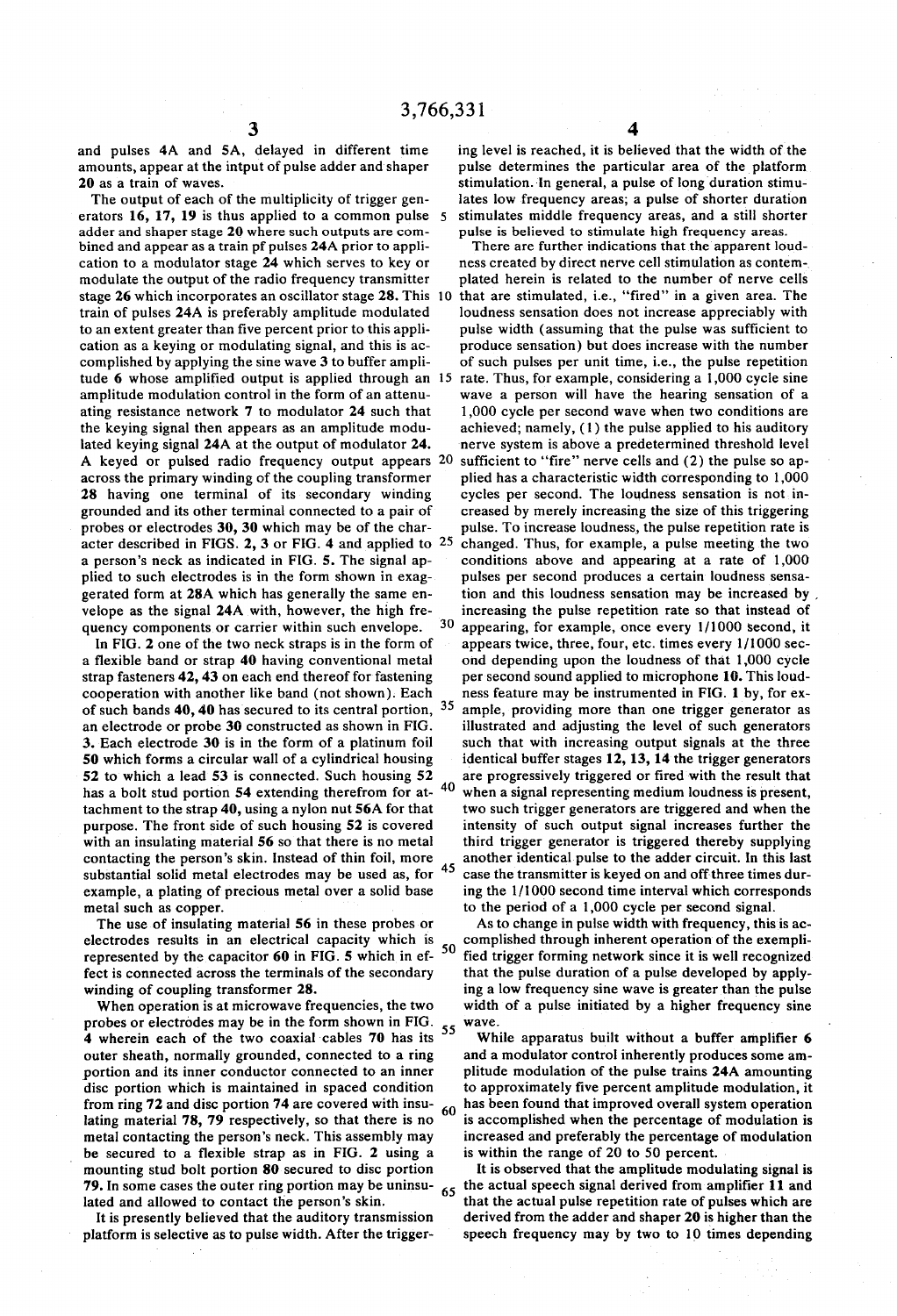upon the number of trigger stages 16, 17, 18 which are used. As many as 10 such trigger stages may be used with the output from each being separated in time by delay networks such that the pulses are added timewise as contrasted to amplitude wise. This relationship of 5 two to 10 times mentioned above is substantially inde pendent of the modulating sound frequency applied via control 7 since it is noted again that a pulse is derived from each trigger circuit once per cycle of the alternat ing wave applied to a particular trigger circiut.

In general the modulation control 7 is adjusted so that the signal from buffer amplifier 6 causes maximum sensation of sound over a 60 to 10,000 cycle per sec-<br>ond frequency range. It has been observed that the high ond frequency range. It has been observed that the high frequency response is improved using an amplitude <sup>15</sup> modulating signal applied via control 7.

The amplitude modulation imparted to the train of pulses is believed to cause desired ripple of the basilas membrane of the cochlear duct in that the shape of the train of pulses which is the result of amplitude modula tioning effect of sound in the cochlea. In accordance with this belief and theory, the amplitude modulated signals containing pulses are positioned over a specific area of the basilar membrane, and the pulses penetrate and cause nerve firing even in the absence of cochlear 20

hairs or positive nerve action.<br>As alluded to previously, the carrier frequency may be a low frequency signal, for example, the range of 60  $_{30}$ kilocycles to 100 kilocycles in which case the units des ignated as 26 and 28 may be representatives of a power oscillator stage which is keyed on and off and which as indicated by the waveform 28A produces bursts of high thereof being slightly different and in accordance with the envelope established by the previously mentioned amplitude modulation.

Operation in such frequency range of 60 to 100 kilo ation may be accomplished at higher frequencies including microwave frequencies of, for example, 1,000 megacycles in which case electrodes of FIG. 4 are used. In either case, preferably the electrodes are connected to the same common output terminal such as terminal 30A with the other output terminal 30B being stabi lized as, for example, by grounding of the same. This particular connection is considered important because it minimizes or eliminates tuning requirements. Indeed, when such electrodes are connected to a common out-<br>put terminal, the associated high requency equipment need not be made adjustable, i.e., the high frequency equipment may be operated at a fixed frequency which is the same for different persons and different condiis the same for different persons and different conditions. This is particularly true when the electrodes are 55 insulated electrodes, i.e., have no metal energized part 45 50

The electrode of FIG. 3 may be incorporated as part of a larger assembly as shown in FIG. 6 wherein a power oscillator circuit (represented by units 26 and 28 in FIG. 1) is contained within an aluminum housing 100 and to which power is supplied lead 101, the mod ulating signal via lead 102 and a ground connection via lead or terminal 103. In this case, the lead 50A (FIG. 3) is internally connected to the oscillator circuit, and the metal plate 50 still remains insulated from the user by insulating material 56. 60

In FIG. 7 the electrode of FIG. 3 is modified such that a ground lead 110 may be connected to a metal protrusion 111 and the person may then hold the insulated portion 56 against his skin or ear by applying pressure to ground terminal 111. This arrangement is particu larly useful in stereo systems.

10 ment so that in normal use of the same as illustrated in In FIG. 8 the electrode system of FIG. 3 is modified for mechanical attachment to the receiver housing portion 115 of a conventional hand held telephone instru-FIG. 9, the nsulating cover sheet is pressed against the user's ear.

25 stead of the ear channel being closed by the folded ear, The electrode system of FIG.3 may be hand held or mechanically secured to the person, as, for example, in FIG. 5, or a pair of the same may be on opposite legs 120, 121 of a conventional holder for earphones that maintains itself as a result of a tension or clamping sec tion against the person's ears. As illustrated in FIG. 10. However, in this case using the electrode systems de scribed herein, the ears are initially folded over prior to application of the tensioned holder 120,121, and suffi cient tension is developed to maintain the ears in such folded condition, and the electrode 30 in position. In the ear channel may be sealed by the electrodes contacting and pressing the cartilage portion at the front of the outer ear canal inwardly over the opening to such canal to thereby seal the canal. The folded ear coupling is illustrated in FIGS. 10A and 10B.

Likewise, the elctrode system of FIG. 6 may be hand held or holder held with or without the ear being folded over.

indicated by the waveform 28A produces bursts of high frequency system of  $\frac{1}{10}$ . The section of  $\frac{1}{100}$  frequency waves, the intensity of each succeeding wave  $\frac{35}{100}$  with the ear being sealed over with the The electrode system of FIG. 7 may be hand held or with the ear being open.

40 sure is applied by the person's fingers engaging the FIG. 11 illustrates the use of a fluid filled plastic con tainer 120 between an electrode exemplified by the electrode of FIG. 7 and the person's ear. In use, pres metal grounded protrusion 111, the pressure being sufficient that the plastic container conforms to the geom etry or shape of the person's ear. Such plastic container is preferably in the form of a hollow plastic container which is initially molded to the person's ear using tech niques heretofor used in molding ear pieces. In this in stances, the mold is hollow and is filled with a fluid such as water and has mechanically secured thereto an elec trode of the character of FIGS. 7 and 11. The use of such fluid filled intervening body results in increased useful output, this being considered to be due in part<br>to improved tissue contact with the pinna (outer ear). Such intervening body may be of plastic of 0.003 inch thickness, as illustrated, and partly filled with water such that slight pressure causes it to press into the crew ices and folds of the ear with the water serving as a con ductor and providing a more ideal surface.

In some cases the finger held protrusion 111 in FIG. 7 may instead of being metal may be of insulating mate rial in which case there is no ground lead 110.

65 or amplitude modulated output is applied to the primary The amplitude modulation system of FIG. 12 includes a source 10 of sound waves which are amplified in preamplifier 130 and then applied to modulator 132 for amplitude modulating a power oscillator 134 whose winding 136 of transformer 138 which has one terminal of its secondary winding 140 grounded and the other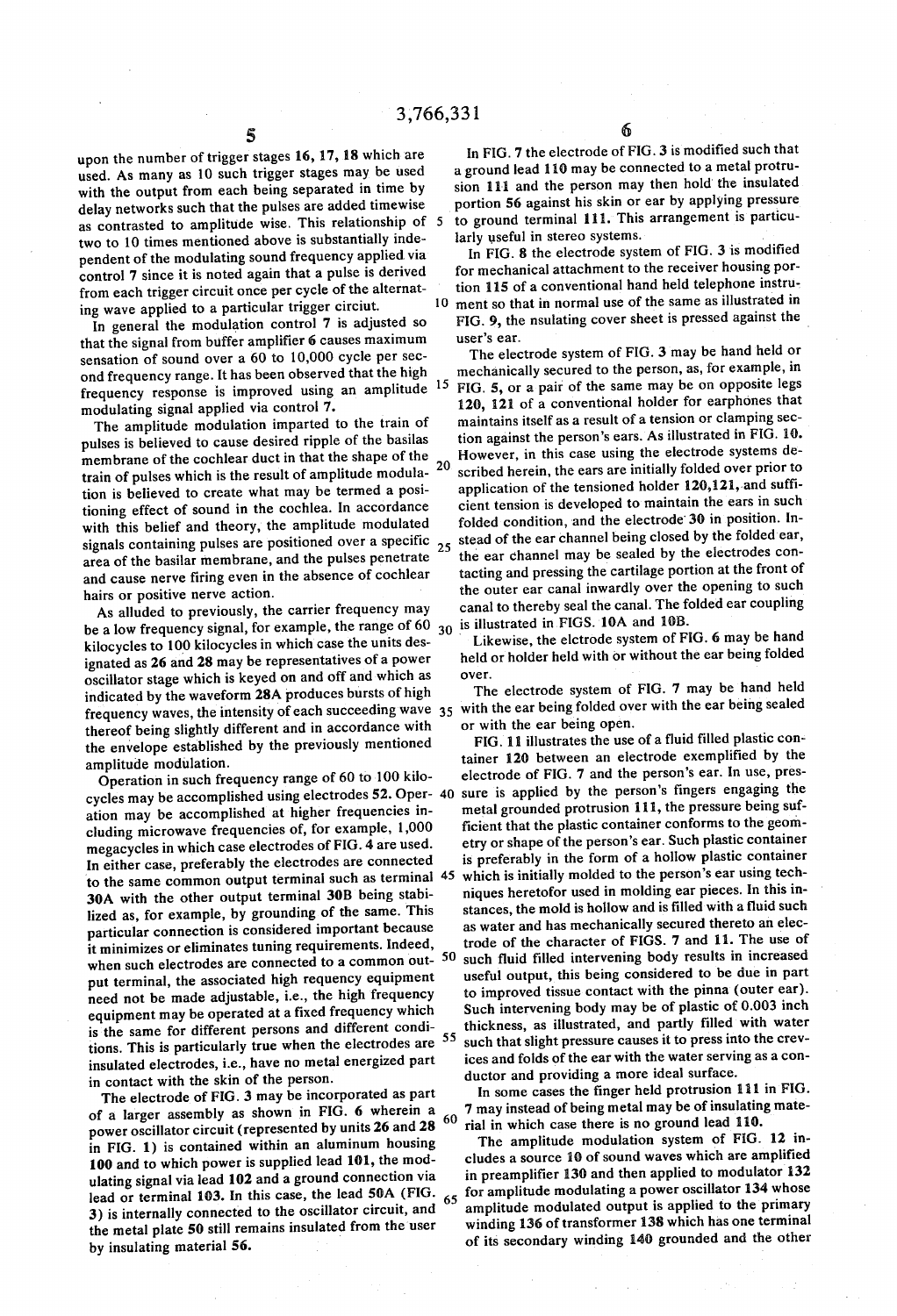one of its terminals connected to a pair of electrode as semblies of, for example, the type shown in FIG. 7.

The oscillator 134 may have a fixed frequency within, for example, the range of 60 to 100 kilohertz. An important advantage of such system is that the ne- 5 cessity of tuning of the oscillator to match the tissue im pedance of different persons is obviated. This is due mainly to the connection of electrodes to the high side of the radio frequency recording winding 140 as illus trated in contrast to connecting electrodes directly 10 across the secondary winding. Also contributing to this important advantage is the use of insulated electrodes. While the provision of metal protrusions of the charac ter illustrated at 111 in FIG. 7 are not essential to the basic operation of the system of  $FIG. 12$ , they are pre- 15 ferred in some instances because when contacted by the person's fingers or other exposed skin areas, thus effectively grounding the person, the intensity of re ceived information is increased by, for example, in some cases 15 decibels without destroying the previ-  $20$ ousy mentioned advantage of not requiring a returning of the oscillator.

It is noted that the entire amplitude modulation sys tem of FIG. 12 including, but not limited to, battery power supply and microphone may be completely 25 housed in a single common metal housing 100 as typi-<br>fied in FIG. 6. Two of such housings 100 in a single headset may be used in a steeo system thus supplying one stereo channel information on one side and the other stereo channel information on the other side of 30 the person's head.

While the particular embodiments of the present in vention have been shown and described, it will be obvi ous to those skilled in the art that changes and modifi cations may be made without departing from the inven- $35$ tion in its broader aspects and, therefore, the aim in the appended claims is to cover all such changes and modi fications as fall within the true spirit and scope of this invention.

I claim:

1. A method for providing the sensation of sound cor responding to sound waves in a subject comprising the steps of:

- generating audio frequency signals corresponding to 45
- 
- said sound waves, generator, generator, transforming said audio frequency signals into pulses having a pulse repitition rate corresponding to the amplitude of each of said audio frequency signals,
- modulating said carrier signal by said pulses and amplitude modulating said carrier signal by said audio frequency signals thereby producing amplitude modulated pulsed carrier signals, and
- coupling said amplitude modulated pulsed carrier signals to said subject for producing the sensation of sound.

2. A method for providing the sensation of sound as recited in claim 1 in which said coupling is a non conductive coupling to said subject. 60

3. A method for providing the sensation of sound as recited in claim 1 wherein said subject is a person hav ing an ear canal and said coupling includes sealing said ear canal.

65 4. A method for providing the sensation of sound as recited in claim 1 wherein said subject is a person hav ing an ear canal and wherein said coupling includes

pressing an outer electrode carrying said amplitude modulated pulsed carrier signal against the person's folded ear.

5. A method for providing the sensation of sound as recited in claim 1 wherein said coupling is accom plished using two electrodes, each connected to the same output terminal of a source of said amplitude modulated pulsed carrier signals with the other output terminal of said source being grounded.

6. A method for providing the sensation of sound as recited in claim 1 in which said coupling is accom plished via an ear mold filled with a conductive solu tion.

7. A method for providing the sensation of sound as recited in claim 1 wherein said coupling is accom plished via a container of insulating material filled with a fluid through which said signal is applied to said body.

8. A method for providing the sensation of sound as recited in claim 1 wherein said amplitude modulation is within the range of 10 to 60 per cent.

9. A method for providing the sensation of sound as recited in claim 1 wherein the pulse repetition rate of said pulses is approximately two to 10 times the fre quency of said audio frequency signals.

10. A method for providing the sensation of sound as recited in claim 1 wherein the coupling is provided by an insulated electrode to which said amplitude modu lated pulsed carrier signals are applied.

11. A method for providing the sensation of sound as recited in claim 10 in which said electrode is part of a mechanical, hand-held assembly having a grounded metallic element contactable by a person's finger.<br>12. A method for providing the sensation of sound as

12. A method for providing the sensation of sound as recited in claim 1 wherein the coupling is provided by an insulated electrode mounted on a telephone re ceiver.

40 auditory nerve system comprising the steps of: 13. A method for providing the sensation of sound corresponding to sound waves in a subject having an

generating audio frequency signals corresponding to said sound waves,

- generating intermediate frequency pulses from said audio frequency signals having a larger pulse repe
- amplitude modulating said intermediate frequency pulses by said audio frequency signals to produce modulated intermediate frequency pulses, modulating the output of a high frequency generator
- by said modulated intermediate frequency pulses to produce modulated pulsed carrier signals, and
- coupling said modulated pulsed carrier signals to said subject for excitation of the auditory nerve system.

55 14. A method for providing the sensation of sound as recited in claim 13 wherein the pulse repetition rate of said modulated pulses corresponds to the amplitude of said audio frequency signals.

15. A method for providing the sensation of sound as recited in claim 14 wherein the pulsed repetition rate of said modulated pulses is approximately two to 10 times the frequency of said audio frequency signals.

16. A system for the production of the sense of sound in a person's body comprising:

means for converting sound waves into audio fre quency signals,

means connected to said converting means for generating intermediate frequency pulses having a

SO